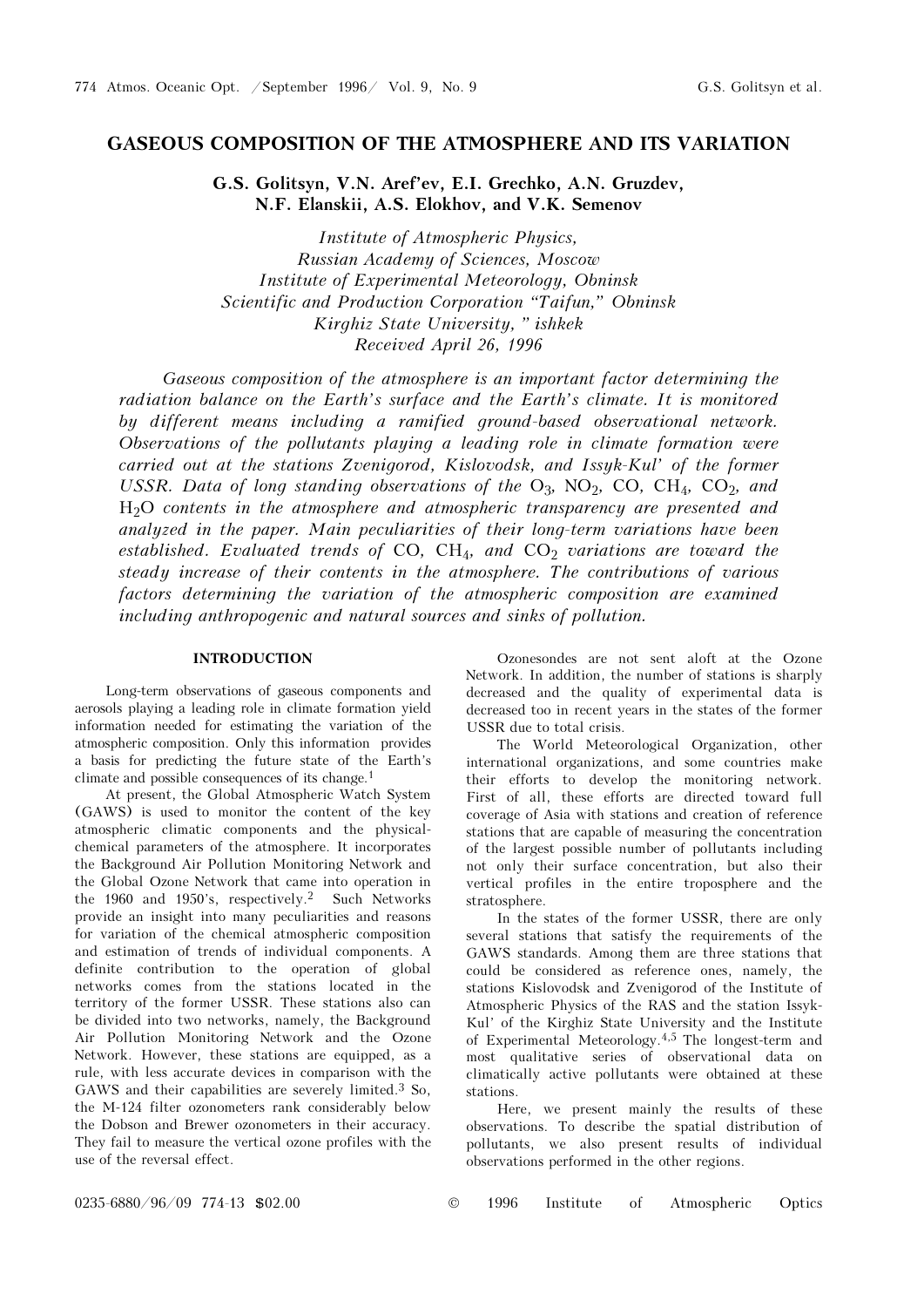### MEASUREMENTS

The station Zvenigorod (200 m above sea level and 55.42°N, 36.47°E) is located to the southwest of Moscow at a distance of 50 km in a rural region. The effect of urban surroundings is not so strong, because west winds prevail in this region.<sup>1</sup>

The high-mountain station Kislovodsk (2070 m above sea level and 43.73°N, 42.66°E) is located on a plateau in the foothills of the Bol'shoi Kavkaz to the south of the Kislovodsk health resort at a distance of 18 km. There are no noticeable sources of atmospheric pollutants in the neighborhood of the station.<sup>4</sup>

The high-mountain station Issyk-Kul' (1650 m above sea level and 42.63°N, 76.98°E) is located on the shore of Lake Issyk-Kul' in a rural region. Here, industrial sources of pollution have practically no effect on the experimental results.<sup>5</sup>

Observations of a large number of chemically active and trace components of the atmosphere producing the greenhouse effect were performed at these stations. Table I lists regularly or continuously measured atmospheric components used to estimate long-term variations of their concentration. Results of analysis of long-term series of data on individual components are given below.

TABLE I. Pollutants measured at scientific stations and year of the regular measurement start.

| <b>Station</b>                        | Pollutant |  |  |  |  |      |  |                                                                                         |
|---------------------------------------|-----------|--|--|--|--|------|--|-----------------------------------------------------------------------------------------|
|                                       |           |  |  |  |  |      |  | $O_3$ NO <sub>2</sub> CO $CO_2$ CH <sub>4</sub> H <sub>2</sub> O [O <sub>3</sub> ] UV-B |
| Zvenigorod - 1990 1970 1990 1972 1974 |           |  |  |  |  |      |  |                                                                                         |
| Kislovodsk 1979 1979 1993 – –         |           |  |  |  |  |      |  | 1993 1989 1993                                                                          |
| $Issyk-Kul'$ 1980 1980 - 1980         |           |  |  |  |  | 1980 |  |                                                                                         |

## **OZONE**

The total ozone content (TOC) in the atmospheric column has been measured at the station Kislovodsk since 1979. At first, measurements were carried out with the use of a special spectral device developed at the Institute of Atmospheric Physics (IAP). Since 1987, the measurements have been performed with the use of the Brewer spectrophotometer No. 43 (Fig. 1). Both devices were regularly calibrated and their readings yielded a homogeneous data series.<sup>4</sup>



FIG. 1. Surface ozone concentration and total ozone content (averaged over 21 measurements) from the data of observations at the station Kislovodsk.

The TOC also has been measured at the station Issyk-Kul' with a spectral device, calibrated against the national standard,<sup>5</sup> since 1980.

According to the experimental data, the TOC was decreased in 1980-1990, with the rate of decrease of about 1.4 D.u. (Dobson units) per year. The rate of the decrease was higher in 1990-1993 and the ozone content reached its minimum. The same decrease of the TOC was observed nearly at all the stations of the Ozone Network located at high and middle latitudes of the northern hemisphere, with the highest rate of decrease in winterspring. In the next two years, the ozone content was somewhat increased. Ozone nearly recovered its average level in 1995. However, winter-spring anomaly of ozone behavior became more pronounced for Eastern Siberia. There the total ozone content in March decreased by 40% in comparison with its average level. This suggests a possible development of an ozone hole above Eastern Siberia<sup>6</sup>

Contrary to the TOC, whose value is primarily determined by stratospheric ozone, the surface ozone concentration in the northern hemisphere  $[O_3]$ , on average, has been increased in recent decades.

In some regions of Western Europe and the U.S.A. the rate of increase reached 1% per year.7 High levels of the surface ozone concentration (SOC) have already had an adverse effect on population, crop, and environment. National economy of many countries suffers heavy loss.<sup>8</sup>

Efforts made by developed countries toward the development of the Ozone Network led to the conclusion that the rate of ozone change varied from region to region and was primarily determined by the pollution of the atmosphere with nitrogen oxides and hydrocarbons.7,8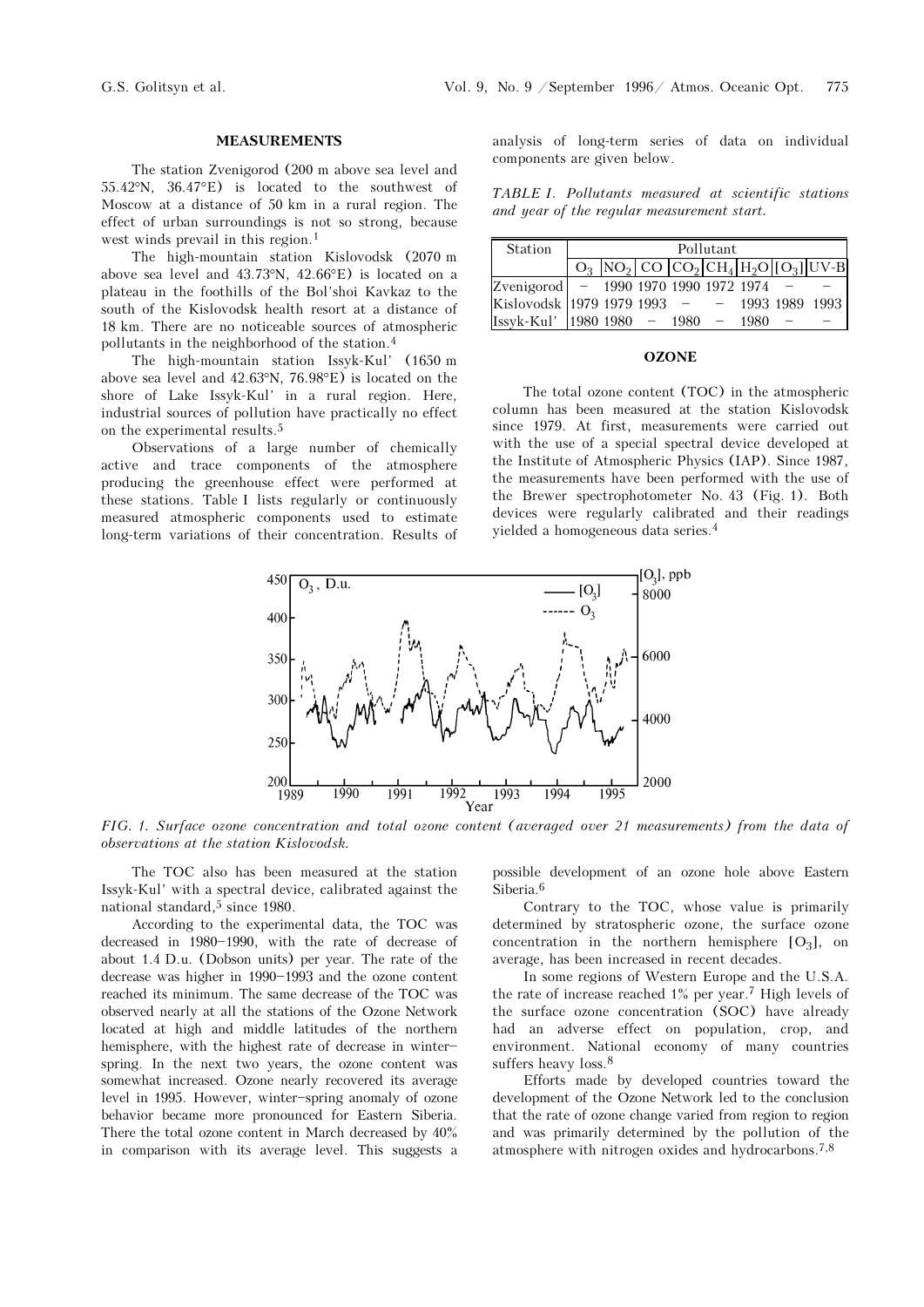In March of 1989, a start was made on regular measurements of the ozone concentration at the station Kislovodsk. They solve two problems. First, the data obtained at this station are representative of the ozone variability typical of the free atmosphere not only on regional, but also on global scale. Second, they provide a possibility to select the effect of dynamic processes on the ozone regime in an unpolluted region.

The measurements were performed during day and night with the Dasibi 1008 AN device.<sup>9</sup> The averageannual ozone concentration was 39 ppb (see Fig. 1). The maximum values of concentration were recorded in summer, while the minimum ones - in winter.

Seasonal and daily ozone variations there were much less pronounced in comparison with the rural plain regions and the more so with industrial regions. Elucidation of the mechanism of diurnal ozone variation was an important result. It was governed by mountainvalley circulation and photochemical ozone destruction for low concentration of nitrogen oxides and enhanced solar activity. The estimated trend of the averageannual ozone concentration was  $(-1.2)$  ppb for 1989-1995, which corresponded to the 0.5% rate of ozone concentration decrease per year. This result shows the reverse tendency of variation of the ozone concentration in comparison with plain regions of Eastern Europe. Unfortunately, we could not estimate the ozone variations in any other region of our country due to the lack of the network of tropospheric ozone monitoring in Russia.

Occasional ozone measurements were performed in different regions. In particular, a comprehensive study of the ozone vertical profiles was performed in the Atlantic and the Weddell Sea.10 In unpolluted remote oceanic regions, the photochemical processes resulted in ozone destruction in the bright sunlight as they did under high-mountain conditions. The diurnal and seasonal variations of ozone were also small there. For weak illuminance of the sea surface (typical of the Weddell Sea), the photochemical processes were weakly pronounced. They had practically no effect on the temporal ozone behavior in the surface layer. Among dynamic processes, advection of air from continents and vertical mixing in the troposphere played dominant roles.<sup>10</sup>

Radically different ozone behavior was observed in Moscow.11 Individual runs of measurements of ozone and other gases were performed in different seasons. It was found that the ozone concentration in urban surroundings was much lower than in the rural ones. Ozone destruction was primarily caused by its reaction with nitrogen oxide (NO), exhausted in the atmosphere by motor engines and emitted by industrial enterprises. A quasistationary state, close to the state of photochemical equilibrium set up in the daytime between ozone and nitrogen oxide in the air basin above Moscow, was found to be established according to our studies. It turned out that such equilibrium held within the limits of experimental error under conditions of weak illumination (in fall and winter and in the presence of cloudiness in spring and summer). This testifies that the rate of reactions of hydrocarbon oxidation is much lower in polluted urban air than in relatively clear rural air. That is, an abundance of hydrocarbons, emitted into the atmosphere in Moscow, leaves it practically without destruction. Obviously efficient transformation of pollutants occurs in the urban plume in which high and ecologically hazardous values of the ozone concentration may be observed.

#### NITROGEN DIOXIDE

Regular measurements of the total  $NO<sub>2</sub>$  content and vertical profiles of the  $NO<sub>2</sub>$  concentration in the atmosphere were performed at the stations Zvenigorod, Kislovodsk, and Issyk-Kul'. Individual series of observations were performed in the Antarctic and the Atlantic. 4, 5, 12-15

#### A. Observations at the station Zvenigorod

Measurements of the  $NO<sub>2</sub>$  content were based on recording of the spectral intensity of the scattered solar radiation in the zenith in the wavelength range  $435-$ 450 nm with the MDR-23 monochromator. The measurements were performed in the twilight at solar zenith angles varying from  $84$  to  $96^\circ$ . The NO<sub>2</sub> content for a slant path was estimated from the recorded spectrum by the differential  $NO<sub>2</sub>$  absorption considering the absorption by  $O_3$ , single molecular and aerosol scattering, and the Ring effect. The  $NO<sub>2</sub>$  masses were calculated for a spherical model of the atmosphere scattering the solar radiation to determine the total  $NO<sub>2</sub>$  content and the vertical profiles of the  $NO<sub>2</sub>$ concentration. In the calculations, the photochemical model of the diurnal behavior of  $NO<sub>2</sub>$  was used. The vertical profile of the  $NO<sub>2</sub>$  concentration was estimated for layers 5 km thick and for a thin atmospheric surface layer. It was determined by the inverse-problem method with the use of the modified method proposed by Elokhov and Gruzdev<sup>15</sup> and analogous to the method by McKenzie et al.<sup>16</sup>

The  $NO<sub>2</sub>$  content has been regularly measured since March of 1990. Figure 2 shows the behavior of sliding ten-day average values of the total  $NO<sub>2</sub>$  content from the data of morning and evening measurements performed from March of 1990 to February of 1996. The total  $NO<sub>2</sub>$  content was determined as a sum of  $NO<sub>2</sub>$ content in the layers above 10 km. It is seen from Fig. 2 that it undergoes variations in a wide range of temporal scales. The annual behavior of  $NO<sub>2</sub>$  with the summer maximum and the winter minimum, caused primarily by photochemical processes (see the review of related papers in Ref. 14) and typical of non-tropical latitudes of the northern hemisphere, was prevalent. An excess of morning values of  $NO<sub>2</sub>$  content over evening ones was representative of the diurnal behavior of stratospheric NO<sub>2</sub> typical of mid-latitudes. Day-to-day variations of  $NO<sub>2</sub>$  were caused by synoptic processes.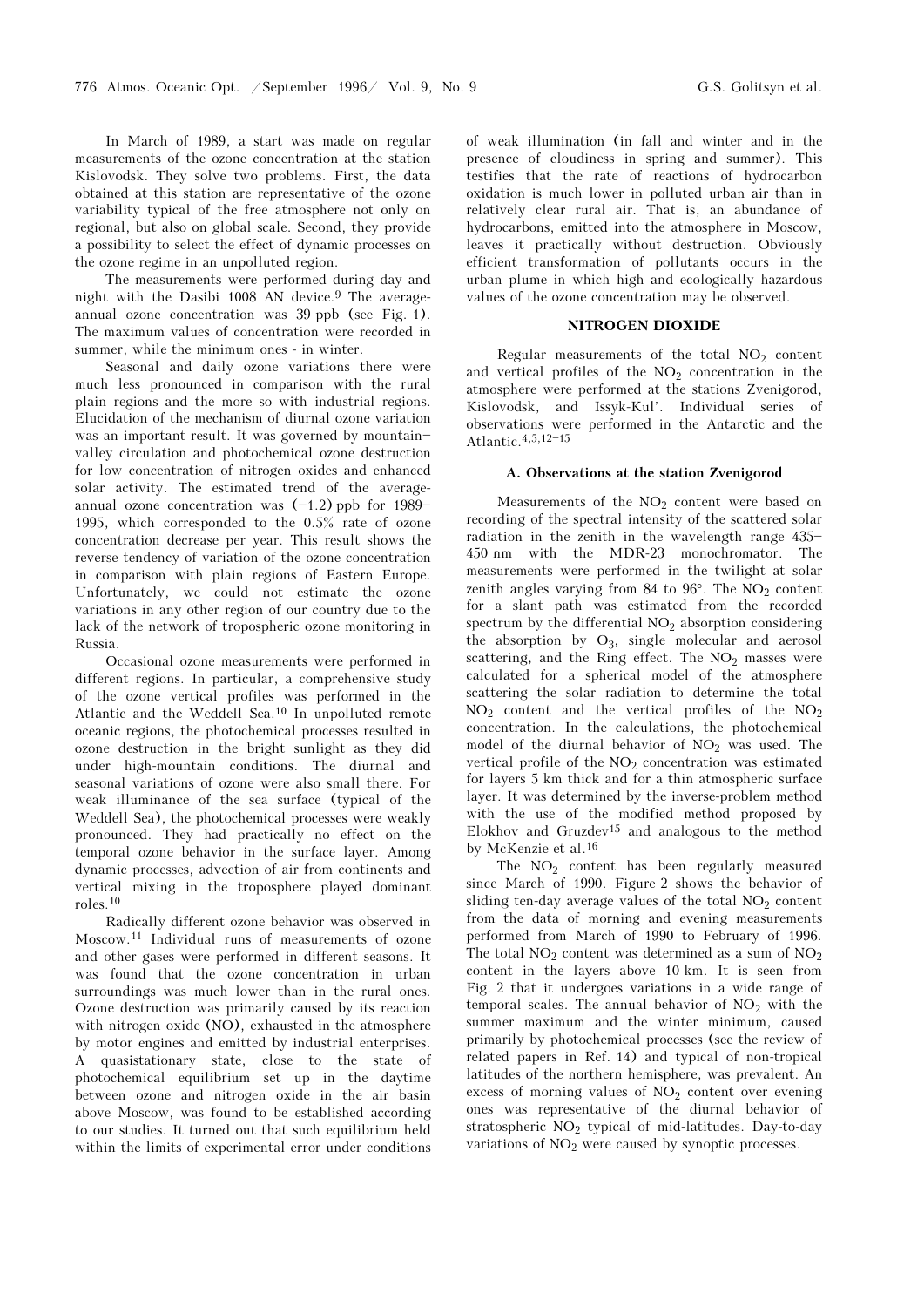In addition, substantial year-to-year variability of the  $NO<sub>2</sub>$  content in the stratosphere is seen from Fig. 2. In 1992, the sharp decrease of the total  $NO<sub>2</sub>$ content was observed. It reached 40% in spring and summer of 1992 in comparison with the corresponding values of the total  $NO<sub>2</sub>$  content in 1991. The same decrease was observed by other authors  $\,$  observed  $\,$ elsewhere.14,15 It was assumed to be partly due to heterogeneous chemical processes, in which the volcanic aerosols were involved formed after the eruption of Pinatubo Volcano in summer of 1991. By 1993 and 1994, the total  $NO<sub>2</sub>$  content in the stratosphere was partly restored; however, it had not yet reached the level of 1991. A slower rate of the increase of the total  $NO<sub>2</sub>$  content in 1993-1994 should be pointed out in comparison with 1992-1993.

Figure 3 shows the spatiotemporal distribution of the average monthly values of the  $NO<sub>2</sub>$  concentration in the atmosphere over Zvenigorod in 1991-1994 obtained by way of interpolation of the values of  $NO<sub>2</sub>$ content in 5-km layers. In calculation of the NO<sup>2</sup> content in 1992, nearly tenfold increase of the aerosol content in the volcanic aerosol layer centered at an altitude of about 20 km was considered.15 The decrease of the  $NO<sub>2</sub>$  content in 1992 and its subsequent partial recovery in 1993 and 1994 are clearly seen from Fig. 3 at various altitudes in the stratosphere.



FIG. 2. Sliding ten-day average values of the total  $NO<sub>2</sub>$  content in the stratosphere at the station Zvenigorod.



FIG. 3. Spatiotemporal behavior of the average monthly  $NO<sub>2</sub>$  concentration from the data of measurements at the station Zvenigorod in 1991-1994. The numbers adjacent to the curves indicate the concentration  $\times$  10 mol/cm.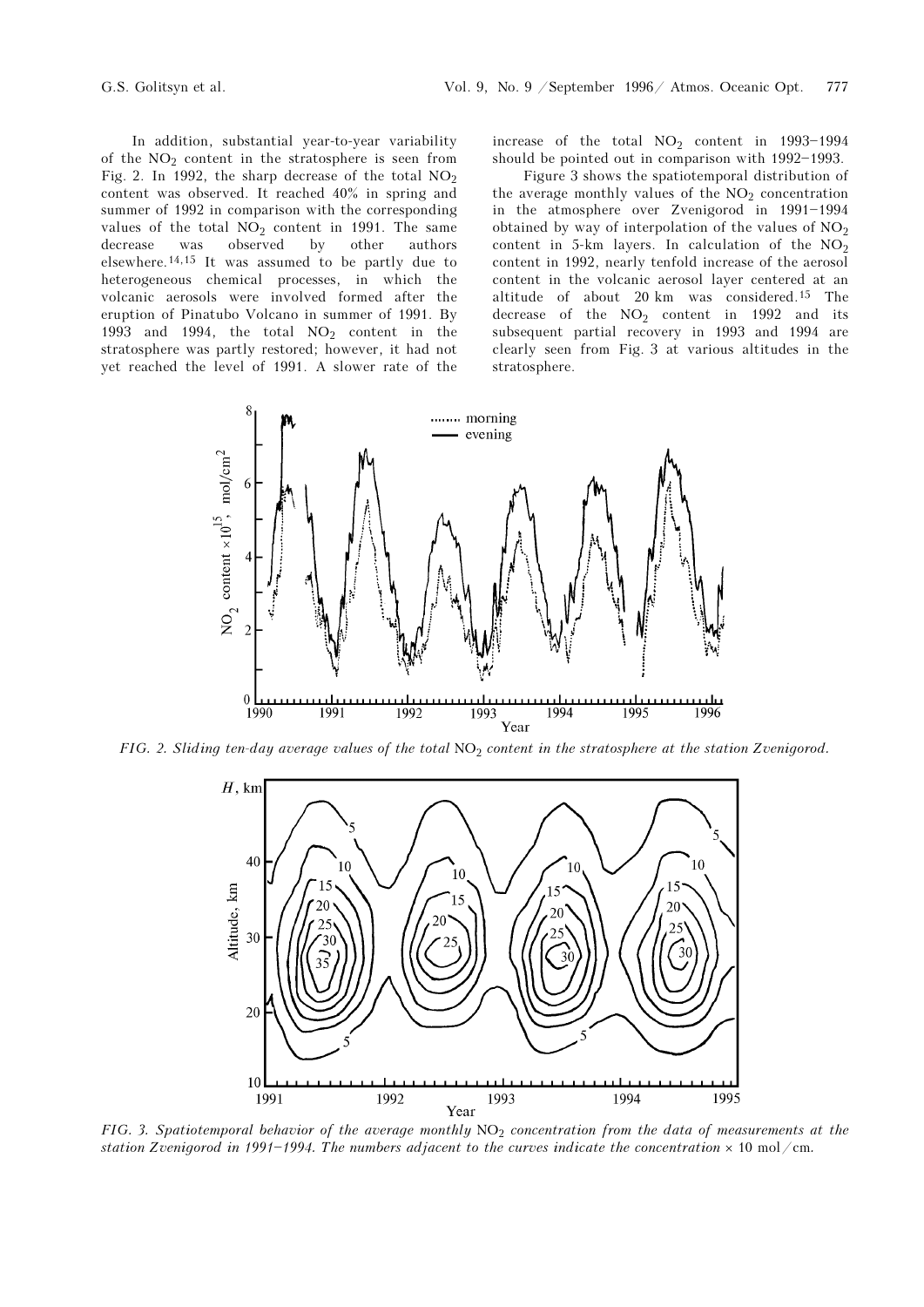To distinguish the decrease of the  $NO<sub>2</sub>$  content and its vertical structure, the deviations of the running average monthly values of the  $NO<sub>2</sub>$  content in the 5-km layers from their averages for four years  $(1991-1994)$ were calculated. Figure 4 shows the spatiotemporal distribution of the monthly deviations normalized to the average monthly values of the total  $NO<sub>2</sub>$  content in the atmosphere for four years. Isolines shown in Fig. 4 are constructed by way of interpolation between the values at the centers of the 5-km layers. The figures adjacent to these isolines indicate the percentage of variation of the total  $NO<sub>2</sub>$  content in the 5-km layers normalized to the total  $NO<sub>2</sub>$  content in the stratosphere.

The sharp decrease of the  $NO<sub>2</sub>$  content in the lower stratosphere in 1992 is clearly seen from Fig. 4. The  $NO<sub>2</sub>$  content in the layer 20-25 km was decreased by  $6-7\%$  in spring-summer of 1992 in comparison with the total  $NO<sub>2</sub>$  content in the stratosphere. It is also important to note that the first indications of the decrease of the  $NO<sub>2</sub>$  content in the stratosphere became pronounced already in fall of 1991 (considering that negative deviations of the  $NO<sub>2</sub>$  content analogous to those shown in Fig. 4 but calculated from the unperturbed distribution of  $NO<sub>2</sub>$  manifest themselves earlier than in Fig. 4).

Returning to the problem of year-to-year variability of  $NO<sub>2</sub>$ , we note a large increase in the total  $NO<sub>2</sub>$  content in the stratosphere in 1994-1995. As a result, the total  $NO<sub>2</sub>$  content in 1995 reached the values observed in 1991 (see Fig. 2). Considering that the rate of the increase of the  $NO<sub>2</sub>$  content for the preceding year  $(1993-1994)$  was much less, we can draw a conclusion that the increase of the  $NO<sub>2</sub>$ content in 1995, as well as its decrease in 1991 (in comparison with 1990) was at least partly caused by its natural variability in the chemically unperturbed stratosphere.

In addition to the  $NO<sub>2</sub>$  content in the stratosphere, the  $NO<sub>2</sub>$  content in the troposphere was also measured at the station Zvenigorod. Figures  $5a$  and  $b$  show the average monthly values of the  $NO<sub>2</sub>$  content in a thin surface layer, in the layer  $0-5$  km (without surface  $NO<sub>2</sub>$ ), and in the layer 5-10 km from the data of morning and evening measurements from March of 1990 to February of 1996. The tropospheric  $NO<sub>2</sub>$  content has clearly pronounced diurnal behavior, day-to-day variability, annual behavior, and year-to-year variability. The highest values of the tropospheric  $NO<sub>2</sub>$ content were observed during periods of tropospheric pollution that were most often encountered in winter.<sup>15</sup> As seen from Fig. 5, the  $NO<sub>2</sub>$  content in the surface layer was commonly higher in the evening than in the morning and was representative of local peculiarities of  $NO<sub>2</sub>$  production during the day. The  $NO<sub>2</sub>$  content in the layer  $0-5$  km was commonly higher in the morning than in the evening, which is probably connected with different solar ray paths (in the morning, solar rays were propagated above Moscow with its environs characterized by an enhanced level of tropospheric pollution by nitrogen oxides).

Periods with high level of tropospheric pollution by nitrogen dioxide were followed by periods of the clear air troposphere  $5-10$  days long from October to March, that is, they have temporal scale typical of the synoptic processes. Therefore, it is natural to assume that high values of the tropospheric  $NO<sub>2</sub>$  content over Zvenigorod from fall to spring are connected with pollutant transport.



FIG. 4. Deviations (in  $\%$ ) of the average monthly values of the NO<sub>2</sub> concentration in the 5-km thick layers from their average for four years normalized to the total  $NO<sub>2</sub>$  content in the stratosphere derived from the data of measurements at the station Zvenigorod in  $1991-1994$ .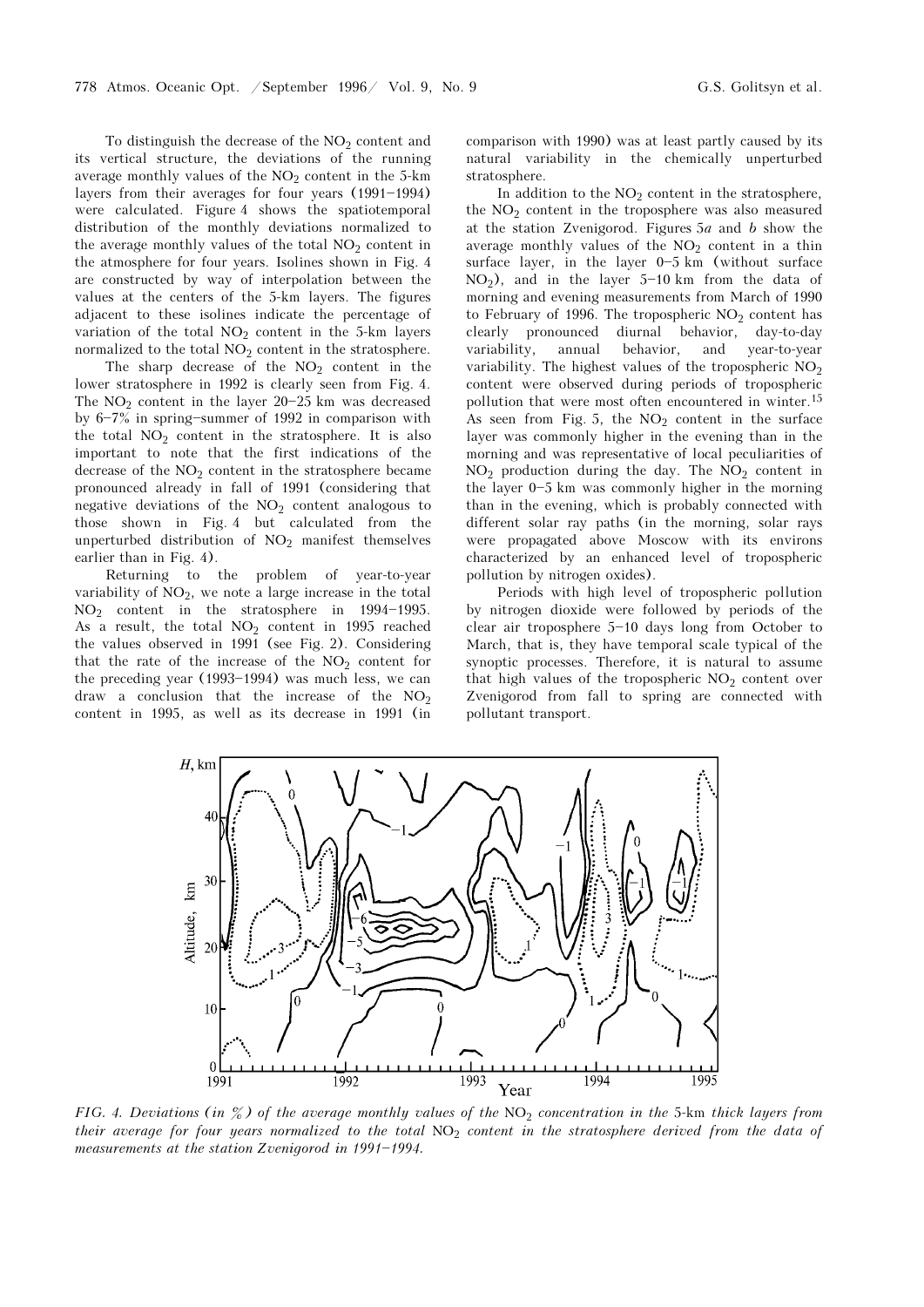

FIG. 5. Average monthly NO<sub>2</sub> content in the surface layer, in the layer 0-5 km (without surface value of NO<sub>2</sub>), and in the layer  $5-10$  km during six years from the data of morning (a) and evening (b) measurements at the station Zvenigorod.

## B.  $NO<sub>2</sub>$  in the Antarctic and the Atlantic

Here, we present some results of measuring the  $NO<sub>2</sub>$  content from aboard the scientific-research vessel Akademik Fedorov during its mission to the Antarctic and back in late 1989. In addition to the results of analysis of the temporal variability of  $NO<sub>2</sub>$  obtained at the station Zvenigorod, measurements in the Antarctic and the Atlantic show some peculiarities of the spatial variability of  $NO<sub>2</sub>$ .

Figure 6 shows the values of the total  $NO<sub>2</sub>$  content derived from the data of morning and evening measurements in the Weddell Sea (Eastern Antarctic) in September-October of 1989 when the ship sailed slowly in the 62-66°N latitude belt. The temperature at an altitude of 20 km from data of radiosonde measurements is also shown in this figure. First of all, we note large day-to-day variations of the total  $NO<sub>2</sub>$  content, being well correlated with temperature variations. Seasonal behavior is seen to be neutral in Fig. 6 (cf. with that in Fig. 2 for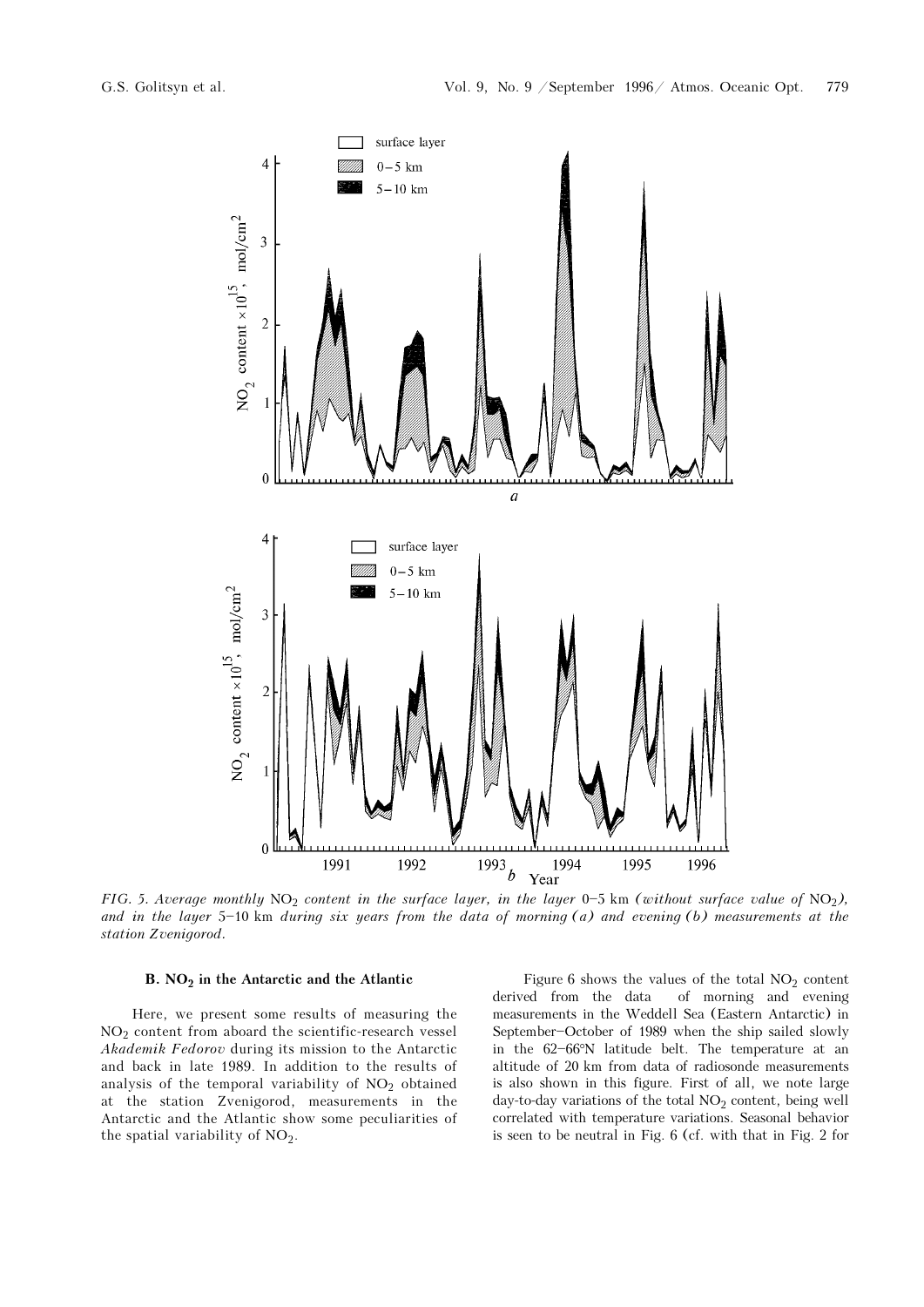March-April). The minimum values of the total  $NO<sub>2</sub>$ content, observed at the end of September, were typical of the period of the ozone hole over the Antarctic,<sup>12</sup> whereas at mid-latitudes of the northern hemisphere they were observed in winter (see Fig. 2). The variations of the total  $NO<sub>2</sub>$  content shown in Fig. 6 were connected with evolution (displacement and deformation) of the stratospheric circumpolar vortex.

Figure 7 shows latitudinal distribution of the total stratospheric  $NO<sub>2</sub>$  content and of the total

tropospheric  $NO<sub>2</sub>$  content (in the 0-10 km layer) derived from measurements in the Atlantic in November - early December of 1989. Larger values of the total stratospheric NO<sub>2</sub> content were observed in the southern hemisphere (SH) in comparison with the northern hemisphere (NH). This is representative of the seasonal deviations of  $NO<sub>2</sub>$ , with the maximum  $NO<sub>2</sub>$  content in summer (cf. with latitudinal distribution of the total  $NO<sub>2</sub>$  content in other seasons $13,14$ ).



FIG. 6. Total  $NO<sub>2</sub>$  content and the air temperature at an altitude of 20 km from the data of measurements in the Weddell Sea in September-October of 1989.



FIG. 7. Latitudinal distribution of the total stratospheric  $NO_2$  content and of the tropospheric  $NO_2$  content (in the layer  $0 - 10$  km) in the Atlantic from the data of morning and evening measurements.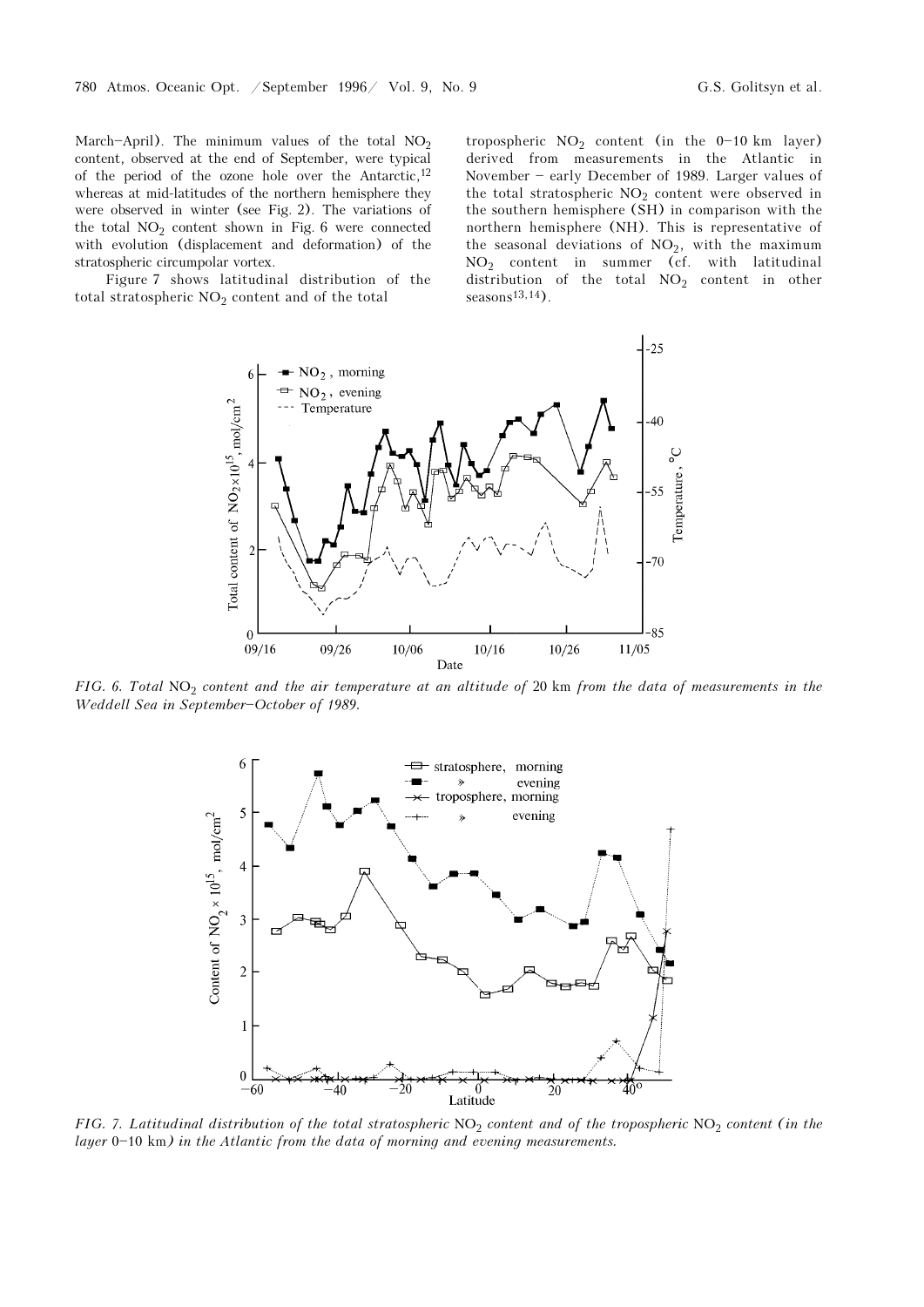

FIG. 8. Average monthly values of NO<sub>2</sub> content from the data of observations at the station Issyk-Kul'.

The fine structure of the longitudinal distribution of the stratospheric  $NO<sub>2</sub>$  is caused by circulation processes.

The maximum  $NO<sub>2</sub>$  content was recorded at subtropical latitudes of the NH to the north of the subtropical jet. The same behavior was observed in May of 1988 by Elokhov and Gruzdev.<sup>13</sup>

The background tropospheric  $NO<sub>2</sub>$  content over the Atlantic was very low (Fig. 7). However, there were six maximums in the latitudinal distribution of the total tropospheric  $NO<sub>2</sub>$  derived from the data of evening measurements. Five of them, along with the sole maximum in morning run of measurements, may be explained by the proximity of continents. Two maximums in the SH at 55 and 45°S were observed when the vessel approached Southern America (the sun was above the continent when evening measurements were performed). The maximum at 25°S was recorded when the vessel traversed Rio de Janeiro and the maximum at  $35^{\circ}N$  - when the vessel traversed the Strait of Gibraltar, where shipping routes converge. Very high values of the total tropospheric  $NO<sub>2</sub>$  content were recorded in the English Channel (50°N). Obviously, they were caused by a high level of the tropospheric pollution above Europe and England.

An interesting and important peculiarity of the tropospheric  $NO<sub>2</sub>$  content seen from Fig. 7 is its weak but steady evening maximum in the equatorial belt. Two reasons for the occurrence of this maximum may be given, namely, the increase of the tropospheric  $NO<sub>2</sub>$ content by the evening due to first, the air exchange between the stratosphere and troposphere as a result of convection in the intratropical zone of convergence and second, generation of  $NO<sub>2</sub>$  in the lightning accompanying the evolution of convective cloudiness. An analysis of the vertical profiles of the tropospheric  $NO<sub>2</sub>$  content above the equatorial belt shows that it is insignificant in a thin layer adjacent to the water surface and approximately equal for the layers  $0-5$  and 5-10 km. Thus, we cannot decide between these hypotheses.

## C. Observations at the stations Kislovodsk and Issyk-Kul'

Longer-term series of  $NO<sub>2</sub>$  observations were performed at the stations Kislovodsk and Issyk-Kul' (see Table I). At the first station, the  $NO<sub>x</sub>$  content was derived from the measurements of the direct solar radiation and at the second station  $-$  from scattered solar radiation measured in the zenith in the visible spectral range. Observational data (Fig. 8) and analyses of the long-term variability of the pollutant were presented in Elanskii et al.<sup>4</sup> and Aref'ev et al.<sup>5</sup> A salient feature of the  $NO<sub>2</sub>$  behavior was the sharp decrease of its content in 1991-1992. It was decreased by  $30-40\%$  by the end of 1992. Thus, the anomaly was observed at all stations. It gives us estimates of the magnitude and character of the effect of the volcanic eruption on the stratospheric composition.

#### Carbon oxide

Carbon oxide is a key trace gas of the troposphere. Its equilibrium content to a considerable degree determines the OH concentration, which in its turn is a sink for  $NO_x$ ,  $H_2S$ , DHS, and other pollutants in the troposphere. Carbon oxide produces the greenhouse effect. Its radiative impact is comparable to that of F-11. Thus, monitoring of the background CO content is an important problem of tropospheric chemistry.

The spectrometric method was used for measuring the CO content. It is based on recording of solar radiation transmitted through the atmosphere in spectral ranges in which absorption lines of CO are presented. The relation of the measurable characteristics with the column gas content was determined by way of mathematical modeling of the atmospheric transmission by the line-by-line method with the use of spectroscopic data bases, specifications of measuring devices, and meteorological conditions.17 In comparison with local methods, the spectroscopic method allowed us to eliminate the effect of local anthropogenic and natural sources of pollution when the accuracy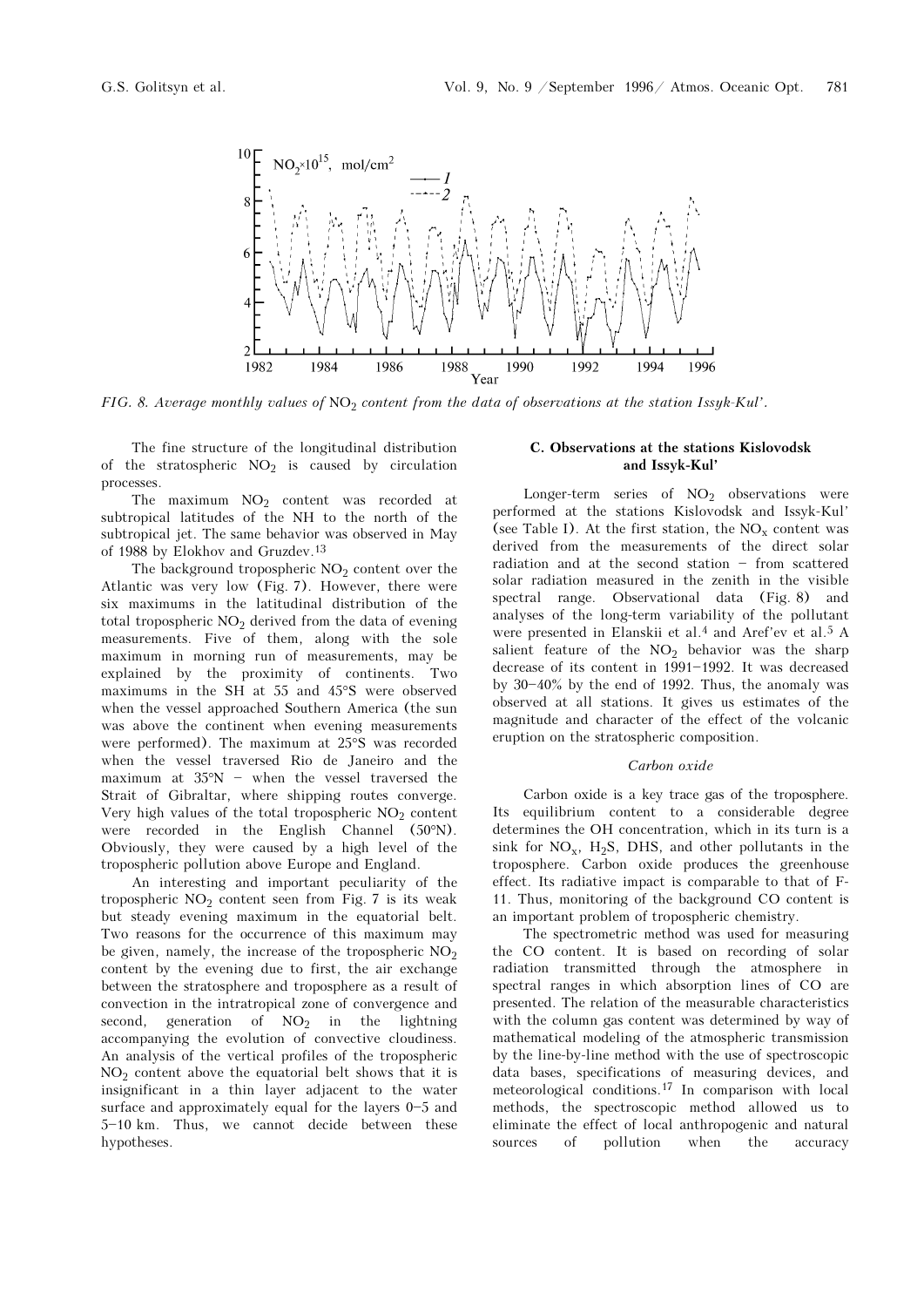of individual measurement was  $3-5%$ . Field spectrophotometers equipped with a solar tracking system and a spectral recording and processing system<sup>18</sup> were used to perform the measurements.

Measurements of the CO content were started at the station Zvenigorod in 1970. The longest-term series of data were obtained. Figure 9 shows the average monthly values of the CO content. Carbon oxide undergoes seasonal variations with the spring maximum (in March-April) and the fall maximum (in September). The amplitude of seasonal variations was 50%. Deviations of the running monthly values of CO from their average for  $1970-1994$  are shown at the bottom of this figure. A common positive trend in the behavior of the CO content is vividly seen.

The data of measuring the  $CO$  content for winterspring and summer-fall are shown in Fig. 10. On average, the CO content has been increased in winter\$ spring in the last 25 years by 0.7% per year and in summer-fall by  $1\%$  per year. At the same time, whereas in  $1970 - 1985$  the rate of the CO increase was 1.9 and

1.8%, respectively, in the last decade a trend has become pronounced toward its slower increase in summer-fall (0.5% per year) and even toward the occurrence of a negative trend in winter-pring  $(-0.2%$ per year). The same trend was established elsewhere<sup>19</sup> not only for CO, but also for methane.

At present, two possible reasons for the slower CO trend are discussed. The first reason is associated with the decreased amount of CO due to the use of internal combustion engines with reduced CO exhausts as well as with less intensive development of virgin land in savanna when large areas covered with dry grass are set on fire to clear the land for cultivation. The second reason is associated with the stratospheric ozone depletion. In this case, the amount of the UV radiation, actively influencing tropospheric hydroxyl production, increases. As a result, the increase of the OH content, considering that the reaction between OH and CO is the main sink for CO, leads to fast removal of this gas from the troposphere through its transformation into carbon dioxide and water vapor.



FIG. 9. Average monthly values of CO content at the station Zvenigorod and deviations (ΔCO) from their average for 1970-1994.



FIG. 10. Long-term trends of the CO content observed at the station Zvenigorod for different seasons.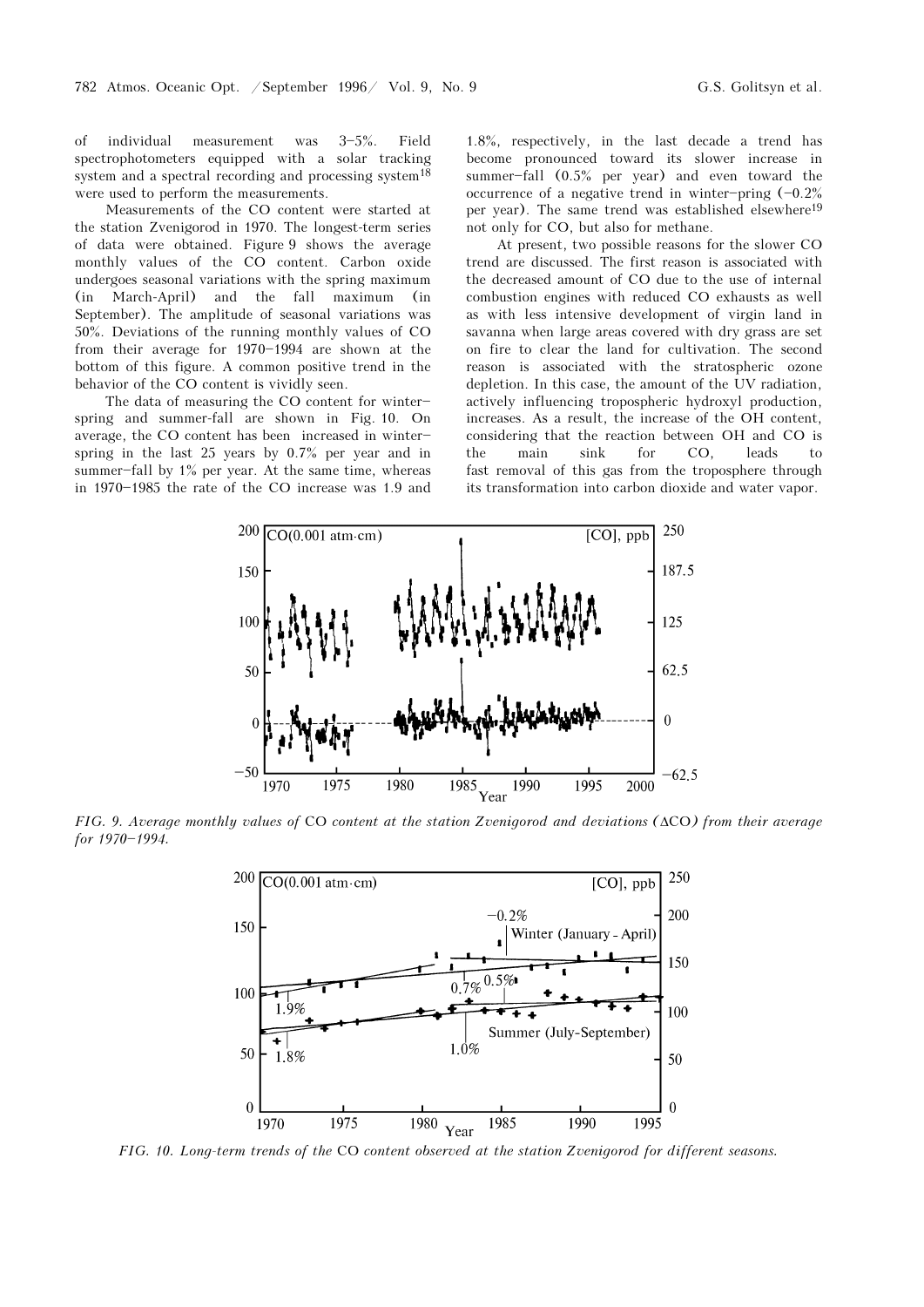Further observation will demonstrate how stable are the trends of the CO increase established in the last decade.

#### Methane

The data of measuring the methane content in the atmosphere at the station Zvenigorod are shown in Fig. 11. The measurements were started in 1974. A trend is seen toward the methane increase by 0.5% per year. At the same time, in  $1974-1987$  the methane content increased by 1% per year. The rate of the increase of the methane content measured by Bekki et al.<sup>19</sup> and McManus et al.<sup>21</sup> was  $0.5-1\%$ .

#### Carbon dioxide

The spectroscopic method based on measuring the solar radiation absorption at a wavelength of 2.06 μm was used for monitoring of the  $CO<sub>2</sub>$  concentration in the atmosphere. The spectral resolution of a spectrophotometer was  $3 \text{ cm}^{-1}$ . The CO<sub>2</sub> content was determined by way of comparison of the measured radiation absorption with its calculated values. Calculation procedure was identical to that used for measuring CO.

The data of measuring  $CO<sub>2</sub>$  content at the station Issyk-Kul' are shown in Fig. 12. Seasonal variations of CO2 concentration during the year are representative of the seasonal variations of  $CO<sub>2</sub>$  exchange between the biota and the atmosphere. The maximum  $CO<sub>2</sub>$ variations were recorded in spring (in May), whereas the minimum ones  $-$  in fall (in September).

The amplitude of seasonal variations in  $1980-1982$ was  $6-8$  ppm. In  $1982-1986$ , it was increased up to 11 ppm and in 1987 it reached its maximum (24 ppm). In succeeding years the amplitude was decreased down to  $6-8$  ppm. Average-annual values of the  $CO<sub>2</sub>$ concentration, recorded at the station Issyk-Kul' in 1981-1995, confirmed the global increase of the  $CO<sub>2</sub>$ content in the atmosphere.

In  $1980-1988$ , the  $CO<sub>2</sub>$  increase coincides, on average, with that recorded at the other stations of background monitoring.

In  $1990-1994$  (with the exception of 1992), the average-annual values of concentration remained practically unchanged. Only in 1995, the  $CO<sub>2</sub>$  increase became pronounced again.

The trend of  $CO<sub>2</sub>$  concentration, estimated in the linear approximation, was 2.2 ppm/year. The annual  $CO<sub>2</sub>$  concentration, calculated for  $CO<sub>2</sub>$  emission borrowed from Ref. 20 for 1980-1988, practically coincided with the measured one. The standard deviation of calculated values from experimental ones was 1.5%. Recent data on  $CO<sub>2</sub>$  emission are lacking or unreliable.

#### Water vapor

Observations are performed at the station Issyk-Kul' by the spectroscopic method described above. The same device and spectral band as for measuring  $CO<sub>2</sub>$  are used.

Average monthly values of  $H_2O$  content are shown in Fig.  $12b$ . The minimum  $H<sub>2</sub>O$  content was observed in winter  $(0.3-0.6 \text{ g/cm}^2)$  and the maximum - in summer  $(2.3-2.8 \text{ g/cm}^2)$ . Average amplitude of seasonal variations was  $1.9 \text{ g/cm}^{-2}$ .

To estimate long-term variations and trend of the H2O content, sliding averaging was performed over twelve months. In  $1981-1985$ , the H<sub>2</sub>O content decreased from 1.4 to 1.0  $g/cm^2$  and then it increased steadily. The coefficient of correlation between the smoothed values of  $H_2O$  content and the corresponding smoothed surface temperatures was 0.7.

The estimated rate of the linear  $CO<sub>2</sub>$  increase for the measurement period was 0.18 g/cm2 per year or about 1% per year.

The aerosol plays an important role in the Earth's climatic system. It is involved in the radiation balance. In addition, it is involved in heterogeneous atmospheric processes being responsible, in particular, for such anomalies as ozone holes.



FIG. 11. Long-term trend of the methane content observed at the station Zvenigorod.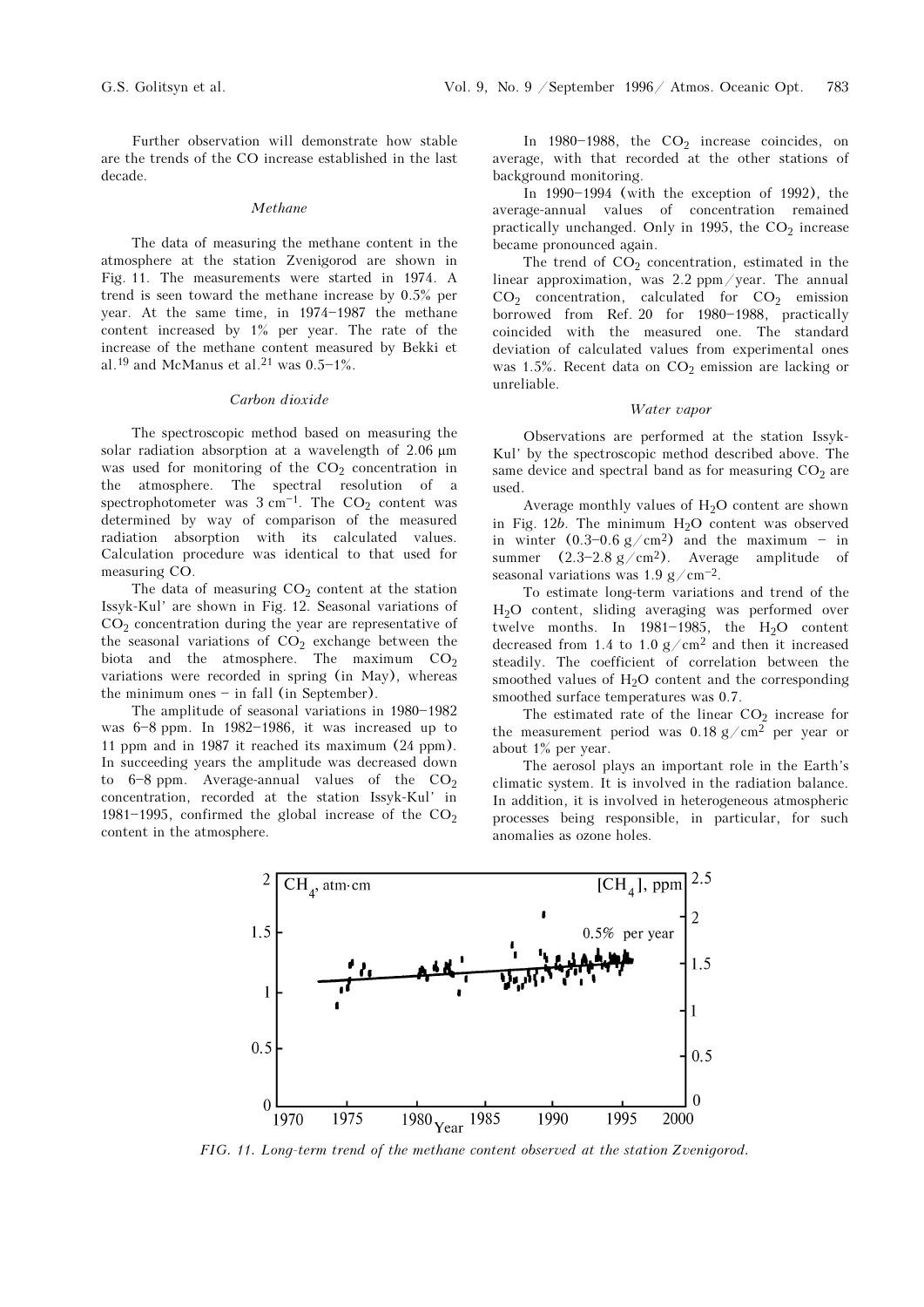

FIG. 12. Average monthly values of the  $CO<sub>2</sub>(a)$  and  $H<sub>2</sub>O(b)$  concentration and atmospheric transparency (c) from the data of observations at the station Issyk-Kul'.

#### Atmospheric transparency (aerosol)

Aerosol plays an important role in the Earth's climatic system. It is involved in the radiation balance. In addition, it is involved in heterogeneous atmospheric processes being responsible, in particular, for such anomalies as ozone holes. Regular observations of the atmospheric transparency and of the aerosol optical thickness are performed at the station Issyk-Kul'. The long-term variations of transparency were established from the observational data (Fig. 12c). In particular, its marked decrease in the latter part of  $1991-1992$  is seen from the figure. The decrease was due to the volcanic aerosols emitted in the atmosphere during the eruption of Volcano Pinatubo. Simultaneous observations of ozone and nitrogen dioxide showed that their reduced contents were observed synchronously with the increased stratospheric aerosol concentration. The amplitude of recorded variations confirms the observed contents of gases and aerosol, theoretical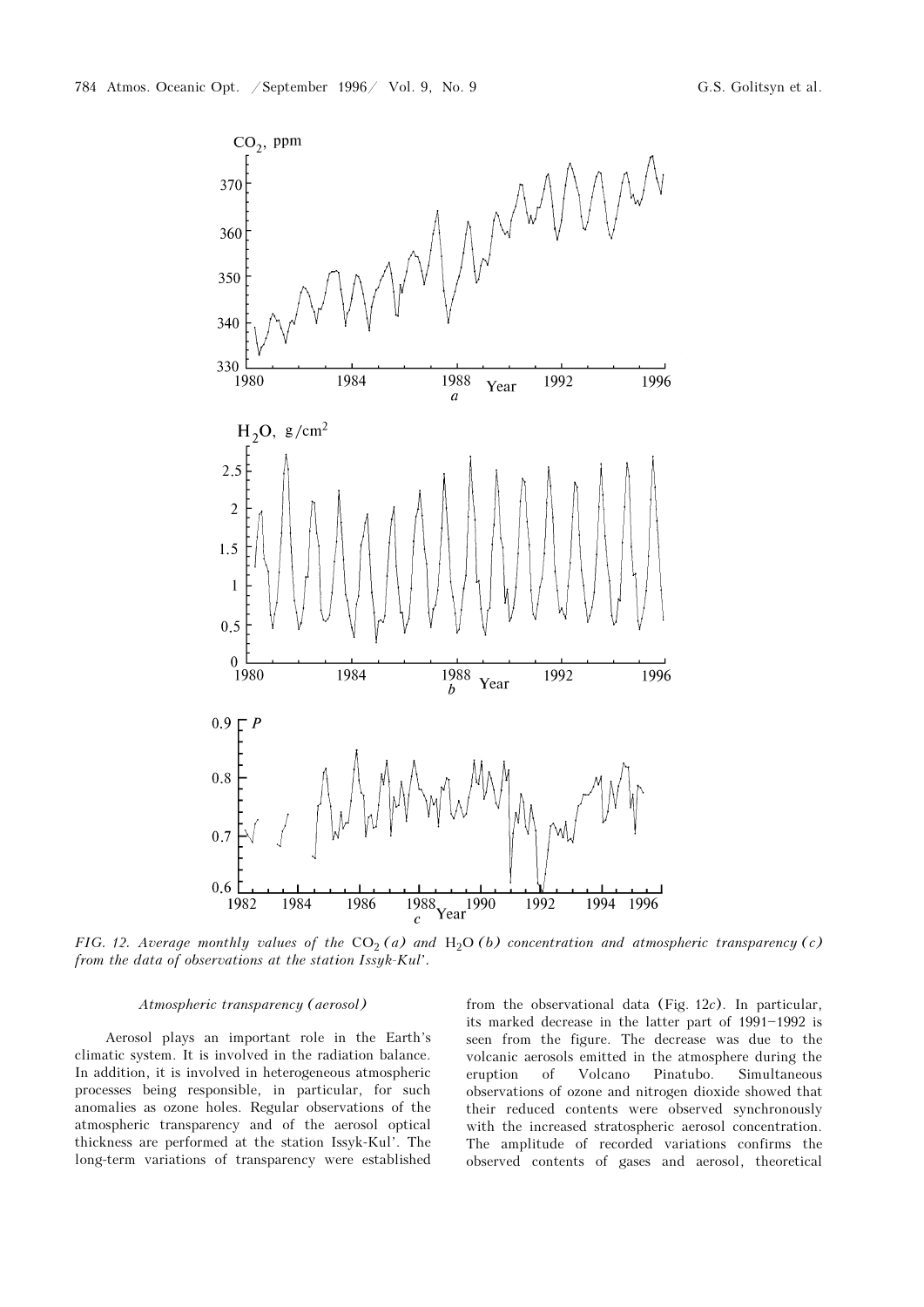estimates of the efficiency of heterogeneous processes, and their possible roles in the formation of  $O_3$  and  $NO_2$ anomalies in polar regions.

## EVALUATION OF SOURCES AND SINKS

Variations of the content of pollutants in the atmosphere are caused by the action of their sources and sinks. In this section we present some results of investigations performed at the Institute of Atmospheric Physics (IAP) of the Russian Academy of Sciences.

Intense sources of an important gas producing the greenhouse effect  $-$  methane  $-$  are leaks in gassupply pipes and stations of gas pressure reduction. Natural gas is  $98\%$  methane. The amount of CH<sub>4</sub> discharged into the atmosphere was experimentally investigated at the gas pressure reduction stations located in the Moscow Region. We used the method of dynamic modeling and the trace gas method.

The essence of the dynamic modeling method is retrieval of the gas source strength from the measured field of  $CH<sub>4</sub>$  concentration nearly the source. Air samples were taken leeward simultaneously at different distances from the station in the experiment. Then the  $CH<sub>4</sub>$  concentration was determined with a gas chromatograph. In the experiment, we also measured the meteorological parameters including the wind velocity and the parameters describing the boundary layer stratification and the cloud type. The Pasquill-Gifford theory of concentration distribution over a plume was employed to solve the inverse problem.

The trace gas method harnesses any trace gas that has no natural sources. In this case,  $SF_6$  was used. A calibrated source of  $SF_6$  was placed near the  $CH_4$ source. The values of concentration of these two gases were measured leeward in plumes of  $SF_6$  and  $CH_4$  gases at large distances (several hundreds of meters). Considering that plumes of these gases overlap, the amount of examined gas discharged into the atmosphere through leaks can be estimated from the relation

# $Q_{\text{CH}_4} = Q_{\text{SF}_6} C_{\text{CH}_4}/C_{\text{SF}_6}$ ,

where Q is the amount of gas discharged into the atmosphere and C is its concentration.

The amount of  $CH<sub>4</sub>$  discharged into the atmosphere through leaks was measured at three pressure reduction stations located in the vicinity of Moscow. The gas pressure was reduced from 20 to 4 atm at these stations. As a result, the measurements performed by two different methods demonstrated satisfactory agreement (within 50%). It was found that from 0.002 to 0.4% of throughout capacity of gas-supply pipes was lost through leaks. These estimates are of the same order of magnitude as those obtained for American stations.<sup>21</sup>

Investigation of ozone sources and sinks shows that ozone is most intensively produced in moderately polluted air over rural regions (at the station Zvenigorod, for example). Its sources are photochemical reactions with nitrogen oxides, CO,  $CH_4$ , and other volatile hydrocarbons. Ozone is formed in the light reaction and its concentration increases during the day reaching its maximum in the afternoon. The rate of ozone production reaches  $5-10$  ppb/h.

In a large city (investigations were carried out in Moscow) with high level of pollution the rate of  $O_3$ production was much lower.11 Even in summer, being most favorable for the ozone generation, it did not exceed, on average,  $3-5$  ppb/h. In fall and winter the photochemical ozone generation was small and practically vanished in the presence of thick clouds. This is because by day ozone in the urban surroundings is at the state close to that of photochemical equilibrium with nitrogen oxides  $NO<sub>x</sub>$ . This state might be disturbed through the reaction with the products of hydrocarbons oxidation. However, hydrocarbons leave the urban air basin practically undisturbed due to low level of the OH concentration. This result is of great importance for elucidation of mechanisms of air pollution and change of the photochemical state of the urban air.<sup>11</sup>

For low values of the  $NO_x$  concentration (less than 0.01 ppb) ozone destruction takes place by day instead of generation. This is the case of mountain regions and remote oceanic areas. Thus, the daytime minimum observed at the station Kislovodsk is indicative of an active ozone sink in the bright sunlight. The brighter is the sunlight, the stronger is the sink.<sup>9</sup>

The second important ozone sink in the surface air layer is dry sedimentation of ozone on the underlying surface. The rate of sedimentation was estimated for moderately clear air of rural regions and for the urban air. These measurements were performed for the first time in our country.<sup>23,24</sup> The rate of the  $O_3$  sink was determined by the turbulent ozone flow near the surface. A hemiluminescent gas analyzer with response time in the range  $0.3 - 0.4$  s was specially developed for its measuring. Synchronous measurements of  $O_3$ , wind velocity components, and temperature were performed at the scientific station of the IAP in Tsimlyansk (the Rostov Region) in summer and at the center of Moscow in April for stable temperature stratification.

It was shown that the direction and the velocity of vertical flows of gaseous pollutants as well as the temperature can be reliably estimated by the pulsation method in urban surroundings in spite of inhomogeneous conditions. This conclusion was based on the results of comparison of the correlation coefficients for the vertical velocity  $w$ , temperature  $T$ , and pollutant concentration in natural and urban surroundings. The comparison also indicated that the amplitudes of  $CO<sub>2</sub>$  and  $O<sub>3</sub>$  variations in urban surroundings were  $2-3$  times higher those that of natural variations above a steppe.<sup>24</sup>

The ozone flow above the steppe in summer was always directed downward and decreased from day to night. Its average daily value was about 0.5  $\mu$ g/m<sup>2</sup>⋅s. The coefficient of ozone correlation with the